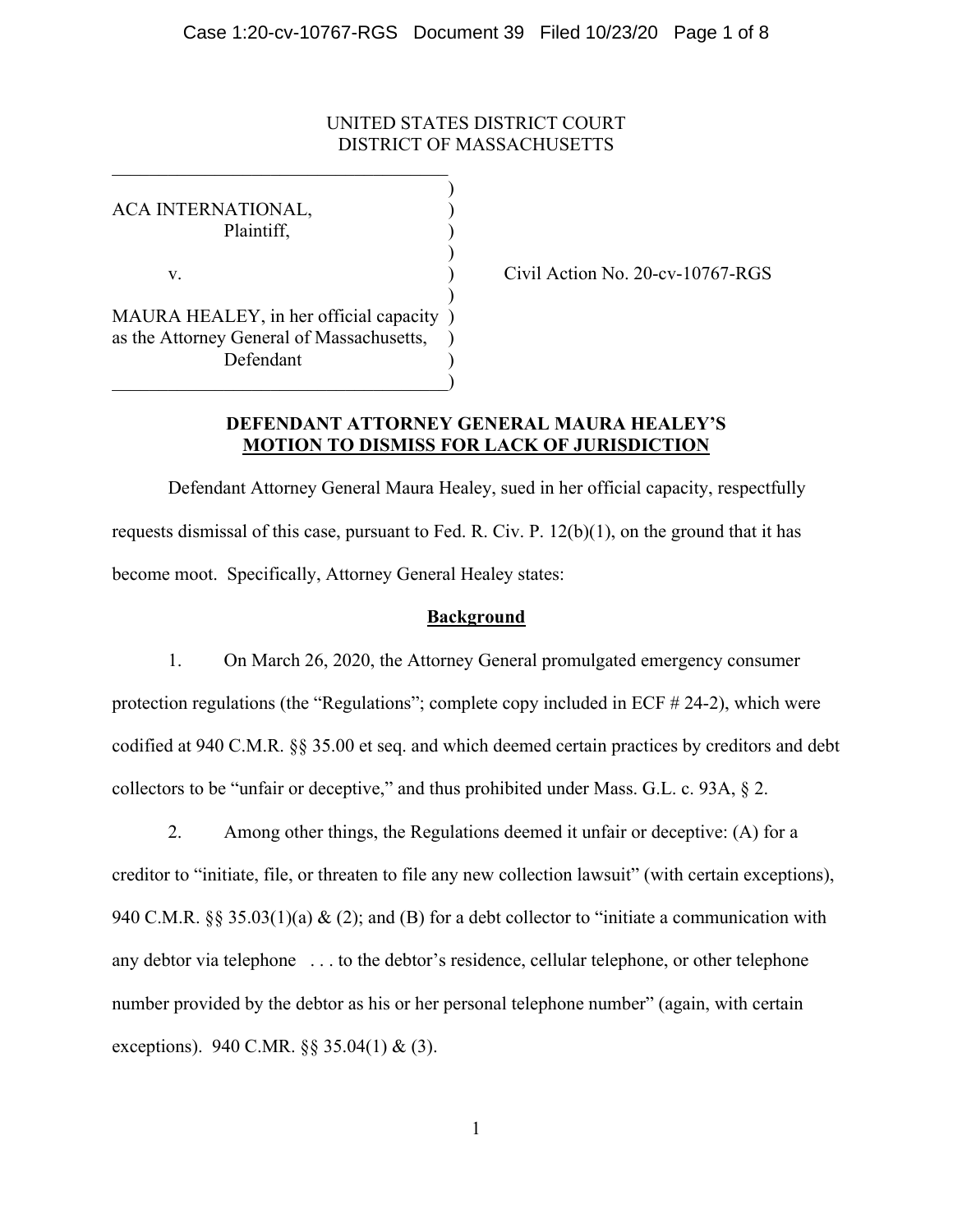# Case 1:20-cv-10767-RGS Document 39 Filed 10/23/20 Page 2 of 8

3. The Regulations were promulgated as emergency measures under the Massachusetts Administrative Procedures Act. See 940 C.M.R. § 35.01. As such, they were forbidden by state law from "remain[ing] in effect for longer than three months . . . ." Mass. G.L. c. 30A, § 2. The Regulations' substantive provisions also stated that they would remain in effect only "[f]or the 90 days following March 26, 2020 or until the State of Emergency Period<sup>[1</sup>] expires, whichever occurs first." 940 C.M.R. § 35.03(1); 940 C.M.R. § 35.04(1).

4. On April 20, 2020, the plaintiff, a trade association of debt collectors, filed a complaint in this matter claiming that the aspects of the Regulations described above in paragraph 2 contravened the First Amendment and other federal laws.<sup>2</sup> See generally Complaint (ECF #2). The plaintiff sought declaratory relief to that effect. Id. at Prayers A, B, E, & F. It also sought an injunction "enjoining the [Attorney General] from enforcing the Regulation against creditors and debt collectors[.]" Id. at Prayer I.

5. The plaintiff sought preliminary relief and, on May 6, this Court found that the challenged aspects of the Regulation were likely to violate the First Amendment and entered a preliminary injunction barring the Attorney General from enforcing those aspects.<sup>3</sup> ECF  $#28$ .

6. In accordance with their own terms and with Massachusetts law, the Regulations expired and ceased to have effect on June 24, 2020.

<sup>&</sup>lt;sup>1</sup> The Regulations defined "state of emergency period" to mean the gubernatoriallydeclared state of emergency, plus thirty days. 940 C.M.R. § 35.02.

 $2$  The complaint also claimed that the Regulations contravened various state laws. See ECF #2 at ¶¶ 79-82, 88-105. These claims were later found by this Court to be beyond a federal court's "power" to adjudicate based on considerations of Eleventh Amendment sovereign immunity, comity, and federalism. ECF #28 at 8-10.

 $3$  Although initially styled as a temporary restraining order, see ECF #28 at 28, this Court later clarified that the order also imposed a preliminary injunction. See ECF #32.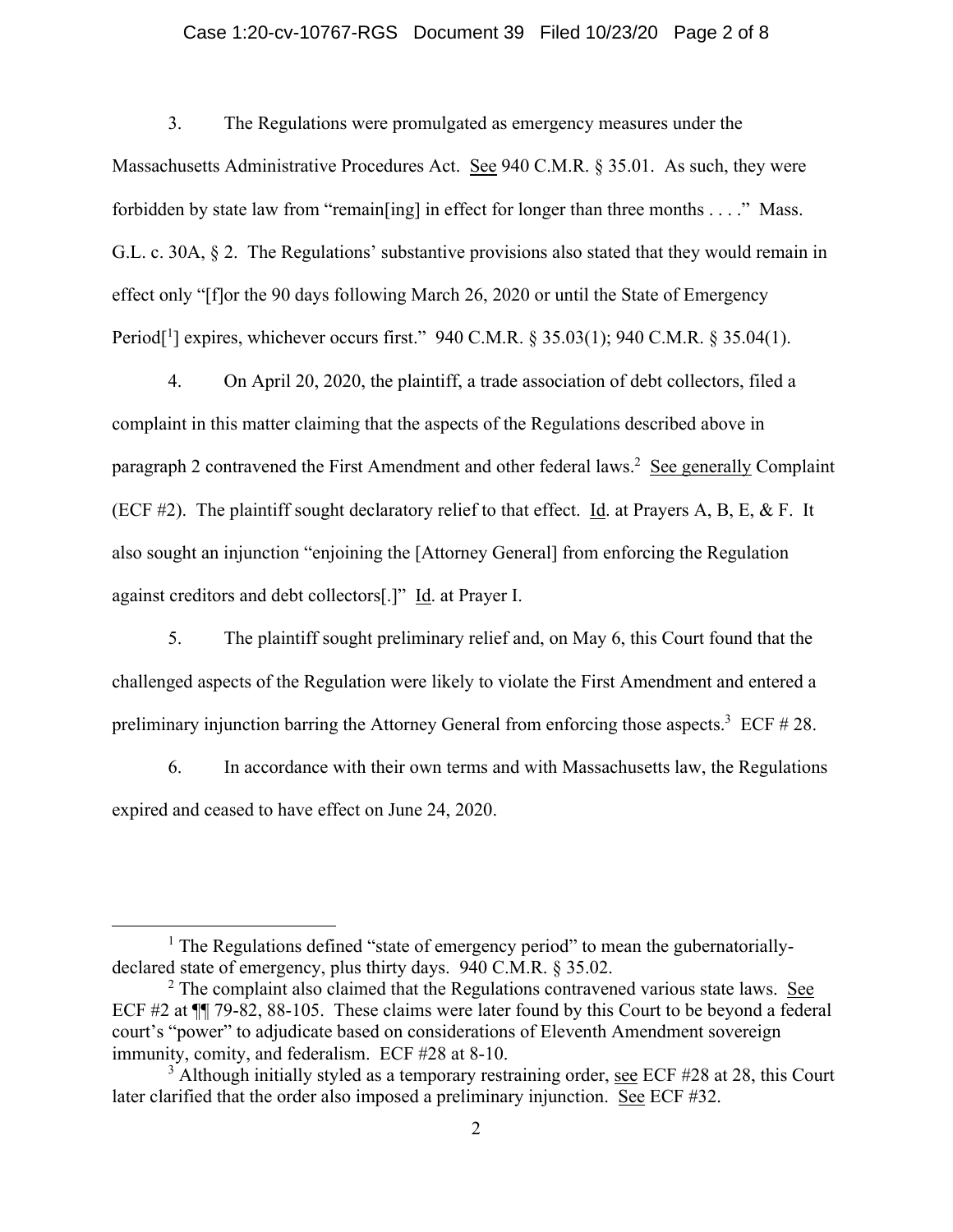## **The Plaintiff's Claims for Relief Are Moot**

7. The "case or controversy" requirement of Article III requires that a live controversy be "extant at all stages of the review, not merely at the time the complaint is filed." Steffel v. Thompson, 415 U.S. 452, 459 n.10 (1974). A controversy ceases to be "live," and thus becomes moot, when "the court cannot give any effectual relief to the potentially prevailing party." Town of Portsmouth, R.I. v. Lewis, 813 F.3d 54, 58 (1st Cir. 2016). "Even if an actual case or controversy exists at the inception of litigation, a case may be rendered moot (and, therefore, subject to dismissal) if changed circumstances eliminate any possibility of effectual relief." United States v. Reid, 369 F.3d 619, 624 (1st Cir. 2004) (quoting Me. Sch. Admin. Dist. No. 35 v. Mr. & Mrs. R., 321 F.3d 9, 17 (1st Cir. 2003)).

8. Due to the focus on whether a court can provide effectual relief, mootness typically is analyzed with respect to each form of relief sought.

## **The Plaintiff's Request for Declaratory Relief Is Moot**

9. A claim for declaratory relief will withstand a mootness challenge only where it presents a substantial controversy of "sufficient immediacy and reality to warrant the issuance of a declaratory judgment." Am. Civil Liberties Union of Mass. v. U.S. Conference of Catholic Bishops, 705 F.3d 44, 53–54 (1st Cir. 2013) ("ACLU") (quoting Preiser v. Newkirk, 422 U.S. 395, 402 (1975)). Challenges to "government regulatory schemes which have expired or been effectively repealed" do not present such a controversy. Id. at 53; New England Reg'l Council of Carpenters v. Kinton, 284 F.3d 9, 18 (1st Cir. 2002) ("[I]t would be pointless either to enjoin the enforcement of a regulation that is no longer in effect or to declare its constitutional status.").

10. Here, the plaintiff seeks declaratory judgments that each challenged Regulation "is invalid because it violates the First Amendment to the United States Constitution" or another

3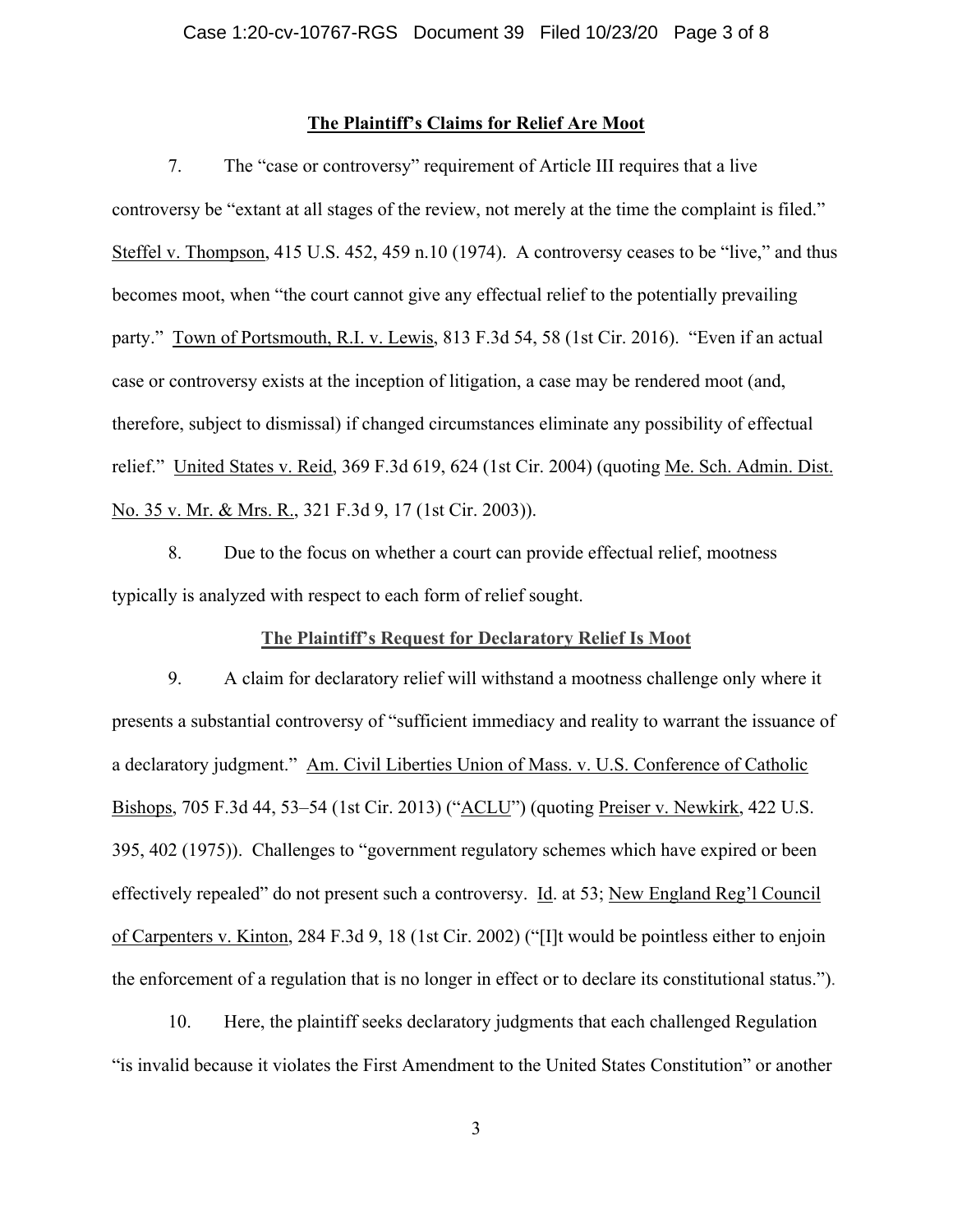### Case 1:20-cv-10767-RGS Document 39 Filed 10/23/20 Page 4 of 8

federal law. ECF #2 at Prayers A, B, E, & F. But the Regulations have expired by their own terms and under state administrative law, and are no longer in effect. As such, the plaintiff's sought-after declaratory judgments would provide it no effectual relief, and are moot. See, e.g., Town of Portsmouth, 813 F.3d at 59 (request for declaration that collection of bridge tolls is unlawful became moot when, during pendency of case, legislation authorizing such collection was repealed).

11. The plaintiff may seek to avoid this conclusion by arguing that it is entitled to a declaration that, during the period the Regulations were in effect, they were contrary to the First Amendment and other federal laws. But such a retrospective declaration is barred by the Eleventh Amendment and would not present any live controversy.

12. The Eleventh Amendment bars suits in federal courts against unconsenting states and state officials. Rosie D. ex rel. John D. v. Swift, 310 F.3d 230, 234 (1st Cir. 2002). This principle of sovereign immunity is "subject to a well recognized exception, memorialized in Ex parte Young, [209 U.S. 123 (1908)]," that "allows federal courts ... [to] enjoin state officials to conform future conduct to the requirements of federal law." Id. But "Young's applicability has been tailored to conform as precisely as possible to those specific situations in which it is necessary to permit the federal courts to vindicate federal rights and hold state officials responsible to the supreme authority of the United States." Papasan v. Allain, 478 U.S. 265, 277 (1986).

13. Specifically, the Supreme Court has "refused to extend the reasoning of Young ... to claims for retrospective relief." Green v. Mansour, 474 U.S. 64, 68 (1985). It has reasoned that prospective remedies "designed to end a continuing violation of federal law" are indeed "necessary to vindicate the federal interest in assuring the supremacy of that law." Id.

4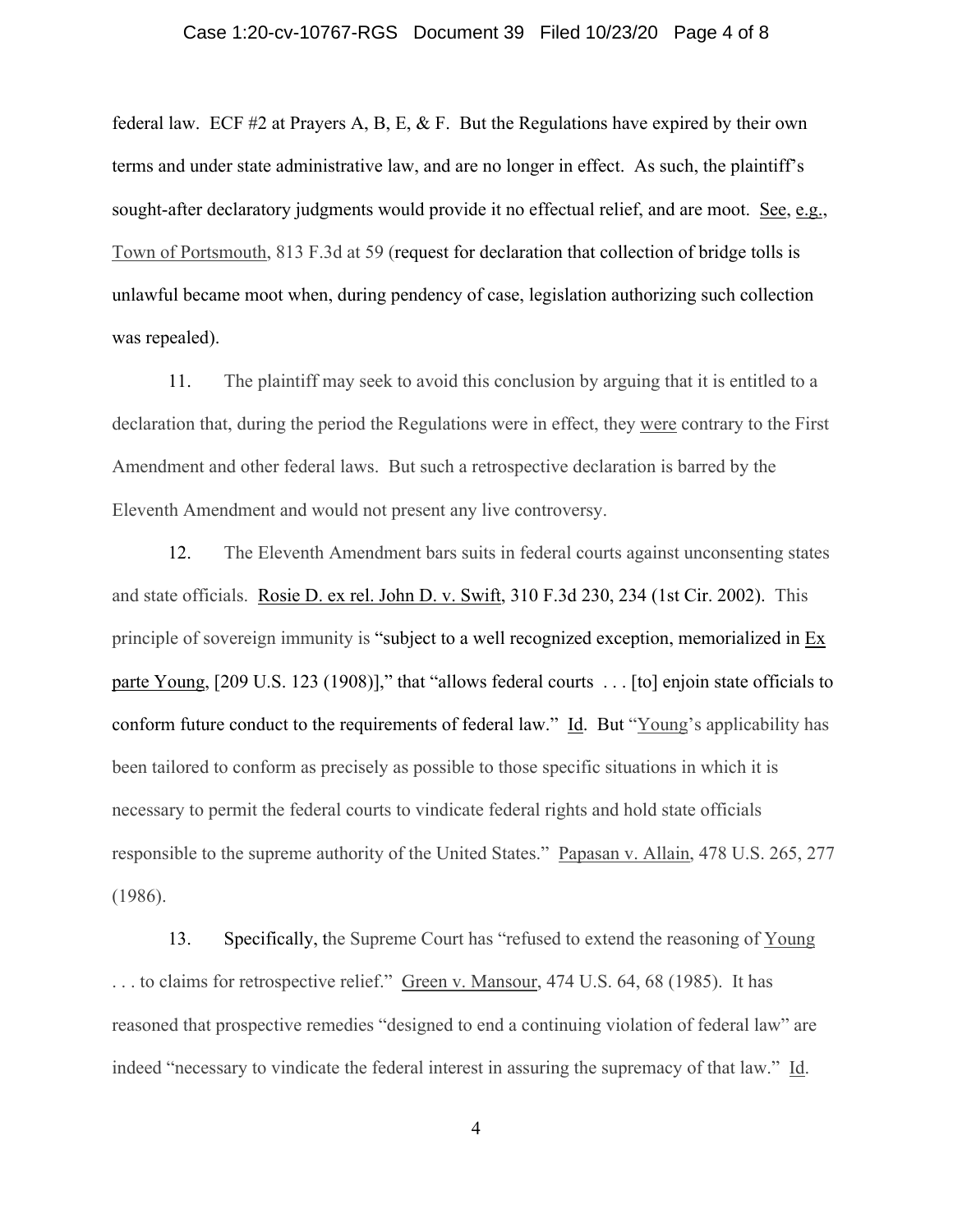### Case 1:20-cv-10767-RGS Document 39 Filed 10/23/20 Page 5 of 8

Retrospective remedies, in contrast, "are insufficient to overcome the dictates of the Eleventh Amendment"—regardless of any interest a claimant may have in receiving compensation, deterring future violations of federal law, or obtaining a favorable federal judgment that it could later use as res judicata in some other proceeding. Id. at 68 & 73.

14. Thus "[t]he pivotal question is whether the [sought-after] relief serves directly to bring an end to a present violation of federal law." Whalen v. Mass. Trial Court, 397 F.3d 19, 29 (1st Cir. 2005); accord Va. Office for Protection & Advocacy v. Stewart, 563 U.S. 247, 255 (2011) ("In determining whether the doctrine of Ex parte Young avoids an Eleventh Amendment bar to suit, a court need only conduct a straightforward inquiry into whether the complaint alleges an ongoing violation of federal law and seeks relief properly characterized as prospective.").

15. Here, the Regulations' expiration has eliminated any conceivable ongoing violation of federal law. And any declaration that federal law was violated by the Attorney General's past actions (e.g., her promulgation, maintenance, enforcement, or non-rescission of the Regulations while they were in effect) would form the sort of retrospective relief that the Eleventh Amendment bars. See, e.g., P.R. Aqueduct and Sewer Auth. v. Metcalf & Eddy, Inc., 506 U.S. 139, 146 (1993) (Young exception "does not permit judgments against state officers declaring that they violated federal law in the past"); Green, 474 U.S. at 73 (where plaintiffs alleged that state officials misconstrued federal law in calculating benefits under federal statutory program, but Congress amended relevant statutes while case was pending, affirming district court's dismissal of complaint on grounds that claims for prospective relief were moot and claims for "declaratory judgment that [officials] violated federal law in the past" were barred by Eleventh Amendment); Doucette v. Ives, 947 F.2d 21, 30-31 (1st Cir. 1991) (award of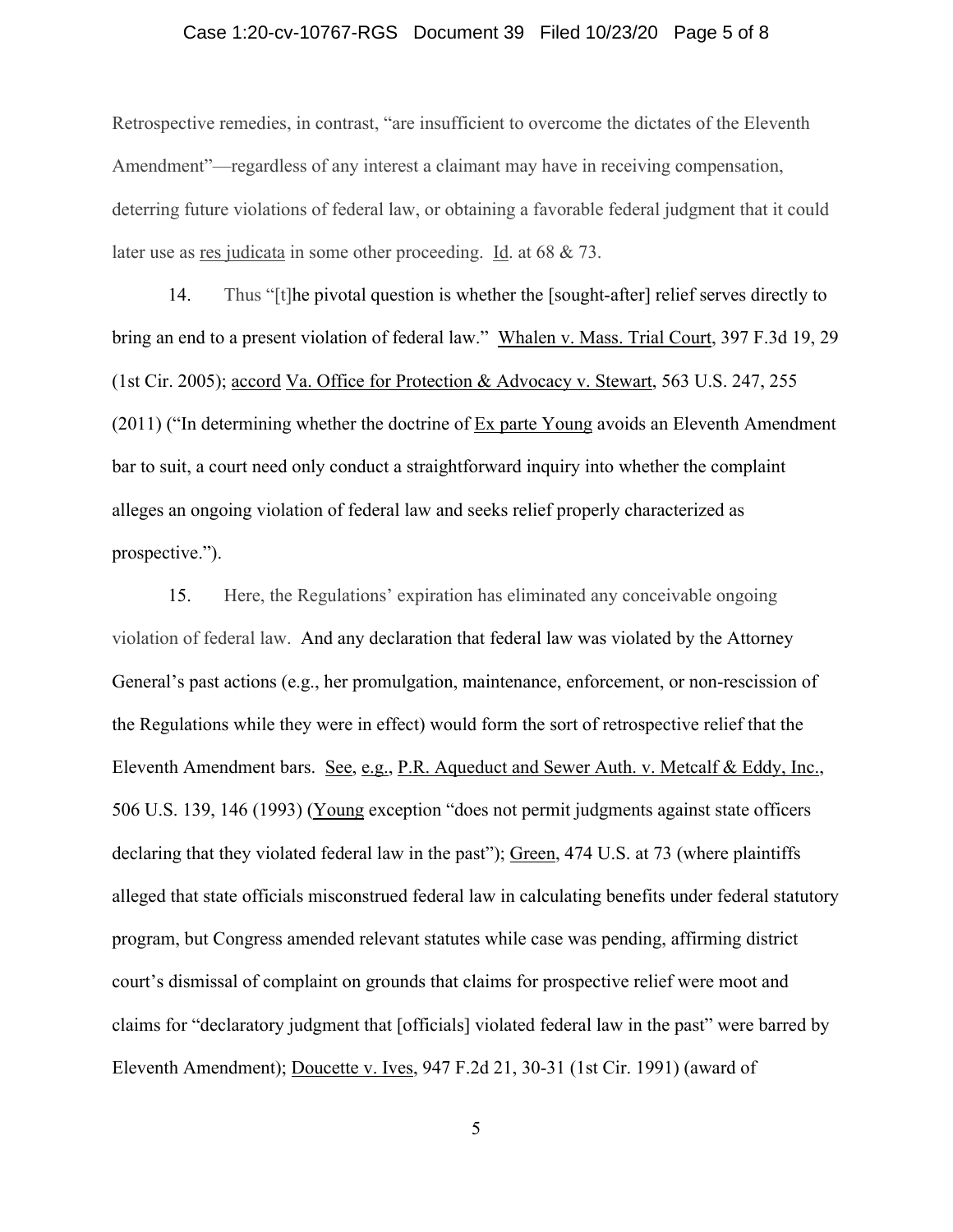#### Case 1:20-cv-10767-RGS Document 39 Filed 10/23/20 Page 6 of 8

declaratory relief to plaintiffs who were adversely affected by unlawful regulation concerning benefit program at time complaint was filed, but who became ineligible for that program prior to entry of final judgment, would "relate[] to past violations of federal law and is therefore barred by the Eleventh Amendment").

# **The Plaintiff's Request for Injunctive Relief Is Moot**

16. The plaintiff also seeks a permanent injunction "enjoining [the Attorney General] from enforcing the Regulation[s] against creditors and debt collectors." ECF #2 at Prayer I.

17. But, because the Regulations have expired, "there is no ongoing conduct to enjoin." Town of Portsmouth, 813 F.3d at 58. As such, "a court can provide no meaningful relief to the challenging party since, once the plan [has] cease[d] to be operative, there is no plan left to enjoin . . . ." Davidson v. Howe, 749 F.3d 21, 26 (1st Cir. 2014) (request for injunction to prevent execution of state administrative plan became moot when, during pendency of case, plan was acted upon); accord Town of Portsmouth, 813 F.3d at 58 (request for injunction to prevent collection of bridge tolls became moot when, during pendency of case, legislation authorizing such collection was repealed); <u>accord Reid</u>, 369 F.3d at 625 (request for injunction to prevent enforcement of federal regulation governing pretrial detainee's access to certain news articles became moot when, during pendency of case, regulation expired by its own terms).

### **The "Capable of Repetition, Evading Review" Exception Does Not Defeat Mootness Here**

18. An otherwise moot case may be adjudicated where "a plaintiff can show that (1) the challenged action was in its duration too short to be fully litigated prior to its cessation or expiration, and (2) there was a reasonable expectation that the same complaining party would be subject to the same action again." ACLU, 705 F.3d at 57.

6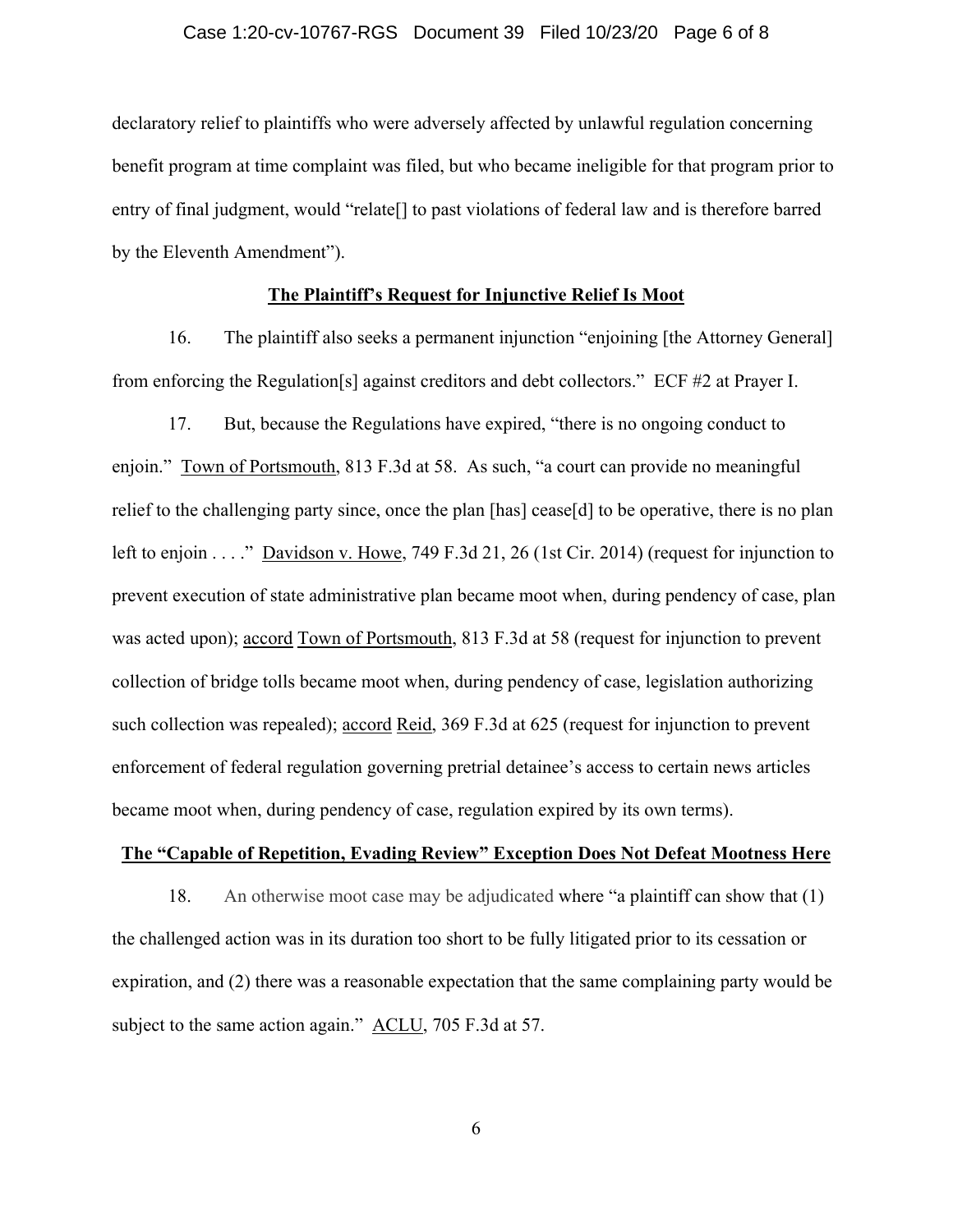### Case 1:20-cv-10767-RGS Document 39 Filed 10/23/20 Page 7 of 8

19. Here, there is no indication that the Regulations might be re-promulgated in a form identical to the original Regulations.<sup>4</sup> As such, the only basis for any alleged "reasonable" expectation" that the plaintiff will be subject to the Regulations again is a "mere speculative possibility of repetition"—which "cannot avoid application of the mootness doctrine." Newspaper Guild of Salem, Local 105 of the Newspaper Guild v. Ottaway Newspapers, Inc., 79 F.3d 1273, 1278 (1st Cir. 1996).

# **The "Voluntary Cessation" Exception Does Not Defeat Mootness Here**

20. An otherwise moot case may also be adjudicated where "a defendant voluntarily ceases the challenged practice in order to moot the plaintiff's case, and there exists a reasonable expectation that the challenged conduct will be repeated following dismissal of the case." Town of Portsmouth, 813 F.3d at 59. Because the purpose of this exception "is to deter a manipulative [defendant] from immunizing itself from suit indefinitely," the "exception ordinarily does not apply where the voluntary cessation occurred for reasons unrelated to litigation." Id. Specifically, the exception does not apply where a challenged enactment expires on its own terms, without the defendant intentionally bringing about its expiration. ACLU, 705 F.3d at 55.

21. Here, the Regulations were expressly time limited prior to the commencement of this action, and expired by their own terms while this action was pending. See id. (voluntary cessation exception does not apply if this is true). And, as noted with respect to the "capable of repetition yet evading review" exception, the plaintiff cannot offer anything more than speculation that the Attorney General would promulgate identical or substantially similar

<sup>&</sup>lt;sup>4</sup> Promulgation of a wholly new regulation, different in scope and/or based on new factual developments, would not be the "same action" for purposes of the "capable of repetition" exception. See, e.g., Reid, 369 F.3d at 627; Gulf of Me. Fisherman's Alliance v. Daley, 292 F.3d 84, 90 (1st Cir. 2002).